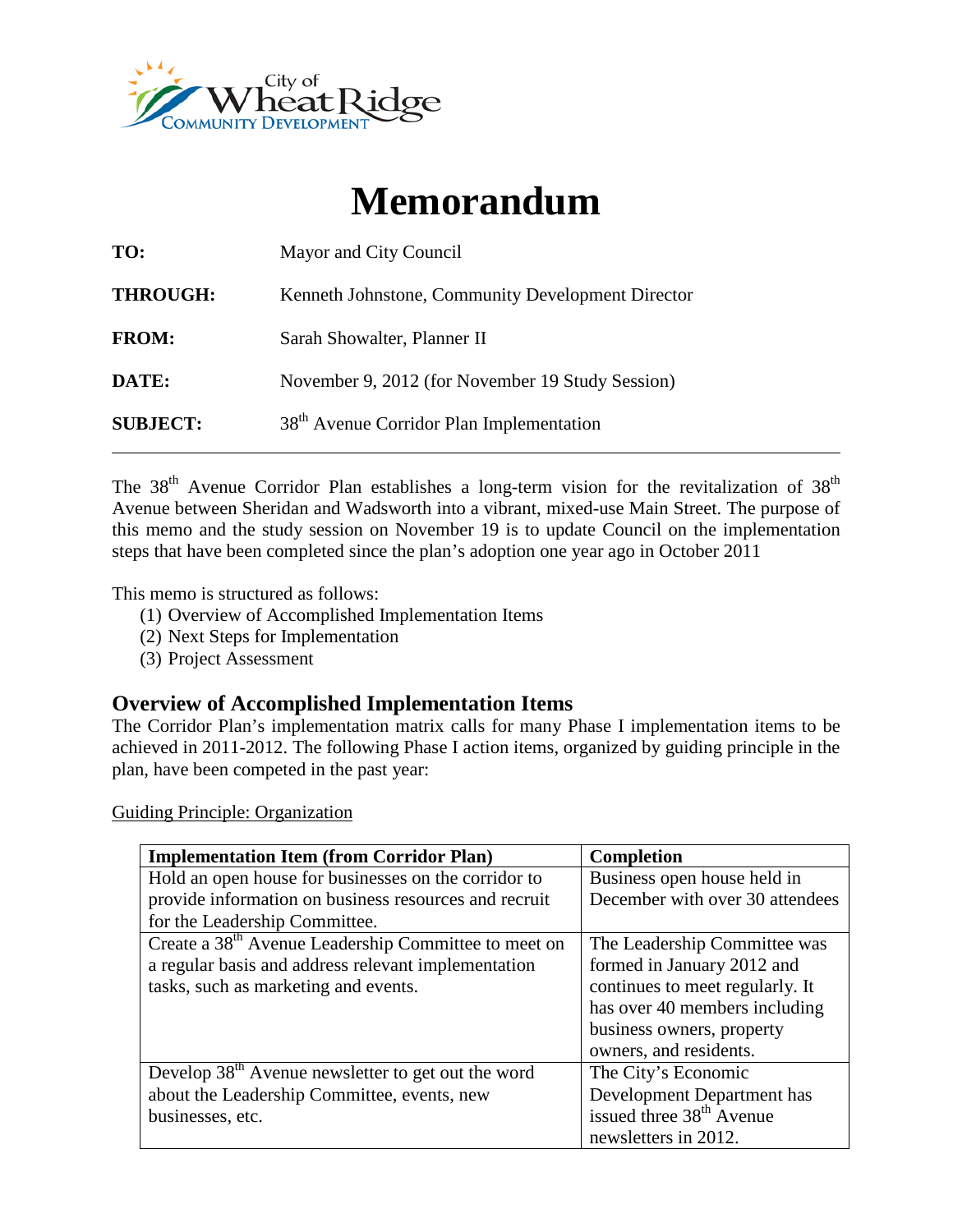Guiding Principle: Identity

| <b>Implementation Item (from Corridor Plan)</b>            | <b>Completion</b>                |  |
|------------------------------------------------------------|----------------------------------|--|
| Develop a branding/marketing strategy and tagline to       | The Leadership Committee, with   |  |
| provide an identity from which the corridor can            | assistance from WR2020 and       |  |
| capitalize.                                                | funding from the City, adopted a |  |
|                                                            | new brand and marketing          |  |
|                                                            | strategy for the Ridge at 38 in  |  |
|                                                            | summer of 2012.                  |  |
| Host a 38 <sup>th</sup> Corridor Grand Opening Ceremony.   | The City, WR2020, and the        |  |
|                                                            | Leadership Committee             |  |
|                                                            | successfully hosted "Celebrate"  |  |
|                                                            | Ridge at 38" on September 22     |  |
|                                                            | with approximately 2,500 in      |  |
|                                                            | attendance.                      |  |
| Develop a Facebook page and website devoted to the         | WR2020 completed as part of      |  |
| corridor that highlights existing businesses, events, etc. | branding effort in summer 2012.  |  |

#### Guiding Principle: Vitality

| <b>Implementation Item (from Corridor Plan)</b>                                                                                                   | <b>Completion</b>                                                                                                                                                                                                                 |  |
|---------------------------------------------------------------------------------------------------------------------------------------------------|-----------------------------------------------------------------------------------------------------------------------------------------------------------------------------------------------------------------------------------|--|
| Pursue a City-initiated rezoning of the corridor to the                                                                                           | City Council approved a City-                                                                                                                                                                                                     |  |
| Mixed Use-Neighborhood (MU-N) zone district.                                                                                                      | initiated rezoning in October                                                                                                                                                                                                     |  |
|                                                                                                                                                   | 2012.                                                                                                                                                                                                                             |  |
| Work with Jefferson County School District to consider<br>utilizing the large green and parking lot in front of the<br>school for special events. | The City successfully used the<br>green for the corridor grand<br>opening and is modifying an<br>existing Joint Use Agreement<br>with the school district to include<br>use of the school property for<br>events in coming years. |  |

#### Guiding Principle: Mobility

| <b>Implementation Item (from Corridor Plan)</b>           | <b>Completion</b>              |
|-----------------------------------------------------------|--------------------------------|
| Complete retrofit road diet, which entails restriping the | Construction completed in late |
| street to three lanes and making pedestrian-friendly      | May through mid July 2012.     |
| improvements including new planters, amenity zones        |                                |
| (pop-up cafes), and access enhancements.                  |                                |

There are additional achievements that relate to the major implementation items above which have also been accomplished in the last year, including:

- (1) Promoting the Ridge at 38 brand with new banners on the corridor. Approximately 50 pedestrian banners with the new logo/brand were added to the street on the City's pedestrian poles between Sheridan and Harlan as well as some Xcel-owned poles between Harlan and Wadsworth.
- (2) Ridge at 38 businesses donated money to sponsor art panels, which were added to the concrete planters on the street.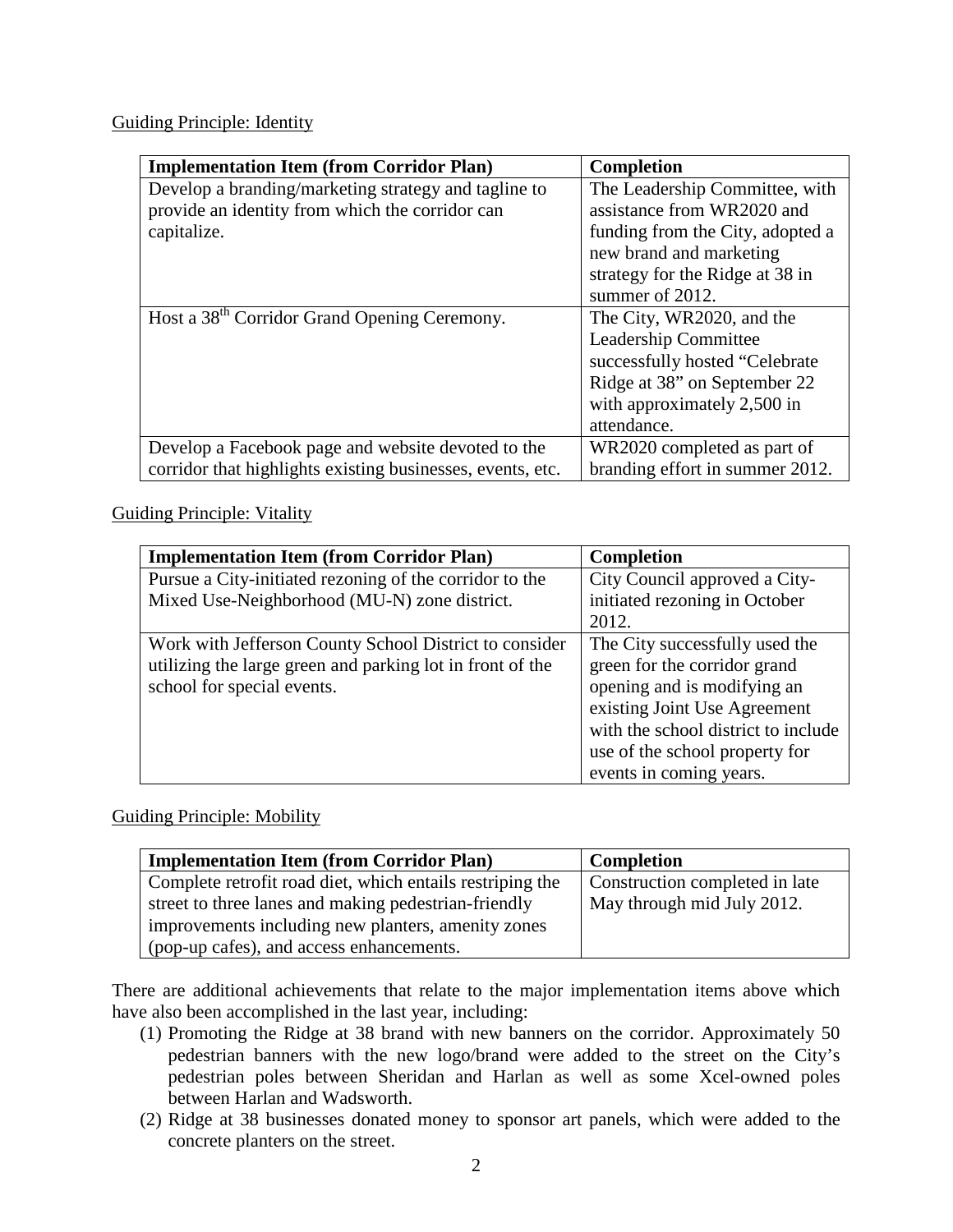(3) New bicycle racks for bike parking (one at Dairy Queen and one in front of Right Coast Pizza) were added thanks to sponsorship by Wheat Ridge Cyclery.

#### **Next Steps for Implementation**

The Corridor Plan contains an implementation matrix with implementation steps phased over four different time frames: Phase I: 2011-2012; Phase II: 2013-2014; Phase III: 2015-2020; Phase IV: 2021-2030. There are several steps, such as developing a civic center on the corridor, that are recognized to take many years and the vision is not anticipated to be realized for twenty years.

While much has been accomplished in the past year, there are still many steps that lie ahead to successfully implement the plan. A summary of the priority implementation steps that City staff, Wheat Ridge 2020, and the Leadership Committee will be working on in the upcoming year follows.

- (1) **Marketing/Branding Implementation:** the Leadership Committee has formed a Marketing Subcommittee that will meet regularly in the upcoming year to oversee implementation of the marketing plan, which will include promotional materials and joint marketing efforts for businesses on the corridor. The City's Economic Development manager is part of this subcommittee and will work with them on promotional materials such as a business directory/map.
- (2) **Events:** part of the marketing strategy is to host regular events along the corridor throughout the year. Events highlight businesses on the street and build community capital. The Leadership Committee also has an Events Subcommittee which will help to plan events for the following year. Planning is already underway, in conjunction with the City, for a holiday event on Sunday, December  $2<sup>nd</sup>$ . The event will include the City's traditional tree lighting ceremony along with kids activities, carolers, a hayride, and artisan vendors in local business storefronts.
- (3) **Sign design guidelines:** the Corridor Plan and the Marketing Plan both recommend developing guidelines to improve the look of signage on the corridor. The plan is for City staff and the Leadership Committee, with the input of a professional graphic designer and businesses on the street, to develop guidelines that create a quality environment that promote the brand.
- (4) **Improved pedestrian crossings:** the Corridor Plan calls for improving pedestrian crossings along the corridor for enhanced safety. In 2013, Public Works will be installing flashing pedestrian crossing signs at two crosswalks that currently do not have traffic lights and have been reported to have low compliance in terms of vehicles slowing for pedestrians to cross. These two locations are at Benton Street and Upham Street.

Other implementation action items prioritized in the Corridor Plan for Phase I and II include considering a charter amendment to remove the density restriction of 21 units per acre on  $38<sup>th</sup>$ Avenue and modifying height restrictions to allow 3-4 story mixed use buildings, funding a streetscape design study to develop a comprehensive design for more permanent streetscape improvements, considering an ordinance to require snow removal in commercial areas, and conducting a financial study for the recommendation to create a Civic Center on 38<sup>th</sup> Avenue. These items are not directly funded for City staff's work plan in 2013 but are important implementation steps to keep in mind for the upcoming 1-2 years.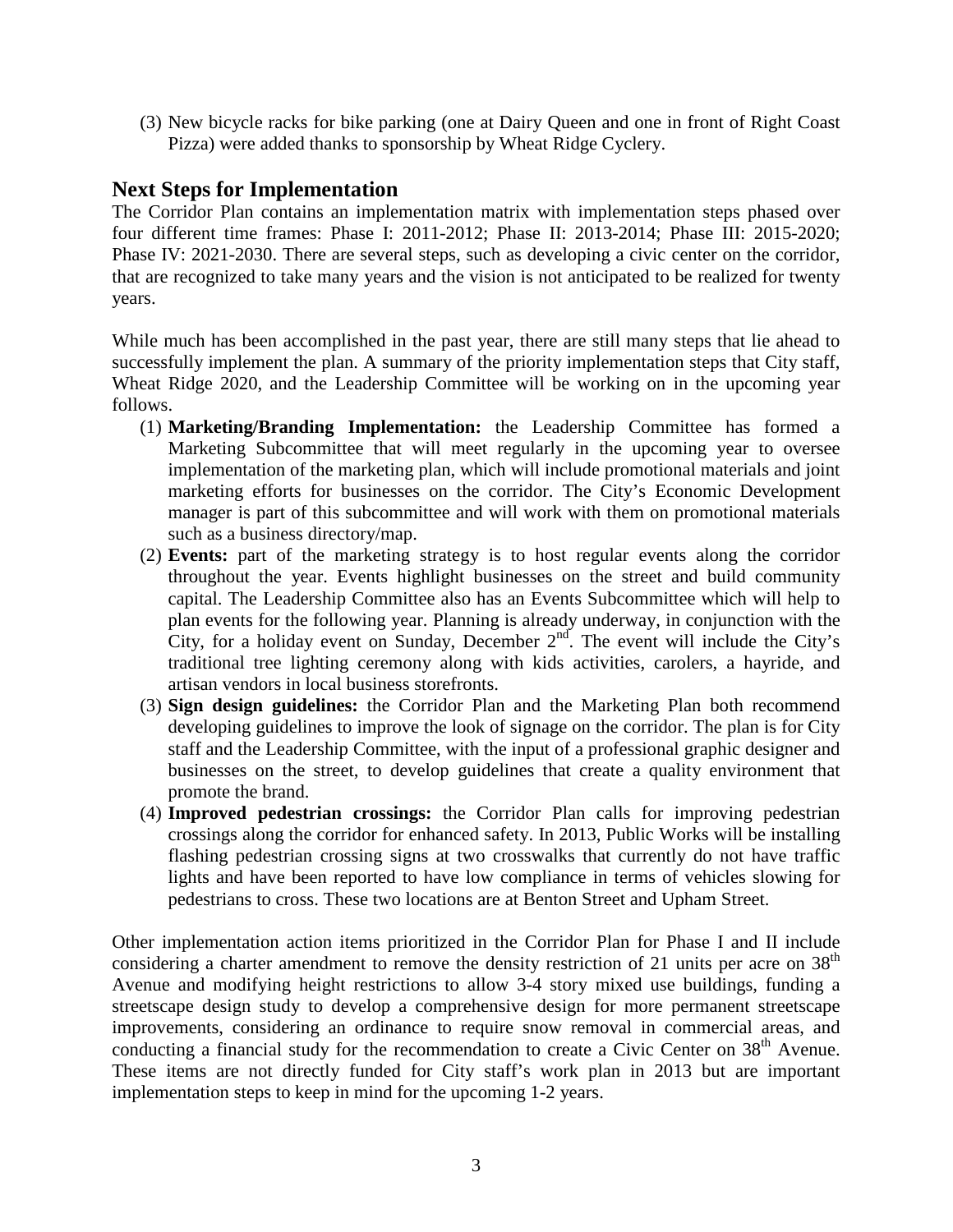#### **Project Assessment**

The 38th Avenue Corridor Plan calls for an 18-24 month evaluation period for the retrofit road diet that was completed in July 2012. The physical changes to the street are part of a larger revitalization strategy that is just being implemented in an effort to make Ridge at 38 the community's Main Street. Each component of the revitalization is designed to work in concert with the other and  $1.5 - 2$  years is the absolute minimum amount of time needed to effectively assess a variety of metrics that can easily fluctuate by season or month. Moreover, it takes time for economic impacts to be seen. Months and even years may be necessary for businesses and developers to learn about  $38<sup>th</sup>$  Avenue, find a property to lease or buy, and obtain financing before a physical investment is witnessed on the corridor. As established in the Corridor Plan, the long term vision for a vibrant, mixed-use main street will likely take up to twenty years to realize.

On June 2012 staff shared with City Council, via memo, a list of metrics that will be evaluated over the 24 month evaluation period (from July 2012-July 2014) in an effort to assess the success of the project. These metrics include:

- **Traffic volume** on 38<sup>th</sup> Avenue and on parallel streets the counts on parallel streets (including  $44^{\text{th}}$  Avenue,  $41^{\text{st}}$  Avenue,  $35^{\text{th}}$  Avenue, and  $32^{\text{nd}}$  Avenue) will help measure potential diversion.
- **Pedestrian and bicycle counts** on 38<sup>th</sup> Avenue.
- **Travel time** for  $38<sup>th</sup>$  Avenue as well as diversion routes utilizing GPS software, staff collected baseline data this spring to measure how long it takes to travel  $38<sup>th</sup>$  Avenue as well as potential diversion routes. This will be repeated to assess how the street reconfiguration has impacted travel times.
- **Traffic speed** on  $38<sup>th</sup>$  Avenue staff has baseline data on the speed of cars prior to the road diet (5-10 mph over the speed limit) and will be able to compare that to speeds after the street reconfiguration.
- **Accidents** on  $38<sup>th</sup>$  Avenue with data from the Police Department, staff will compare accident rates on the corridor over time, pre- and post-road diet
- **Emergency vehicle access** all emergency responders will give feedback on the project. In particular, the Police Department and Wheat Ridge Fire have data on average response times that they will be able to track over time. Wheat Ridge Fire indicated that their response times vary throughout the year due to factors such as weather so at least 1-2 years of data is needed to effectively compare pre- and post-road diet times.
- **Vacancy rates** on  $38<sup>th</sup>$  Avenue utilizing data from CoStar, the City will monitor the number of vacancies on the street over time.
- **Building permit** and **business license** activity staff will utilize records on permits and licenses to track new investment and new businesses on the corridor.
- **Sales revenue** utilizing sales tax data, staff will track sales revenue on the corridor over time.

There are other more subjective metrics that will also factor into the assessment, such as feedback from businesses, residents, and the 38<sup>th</sup> Avenue Leadership Committee. The City is attempting to track this over time through tools such as the City's Citizen Survey, which this year asked questions about how often citizens frequent businesses on 38<sup>th</sup> Avenue and whether they think of the street as the community's main street.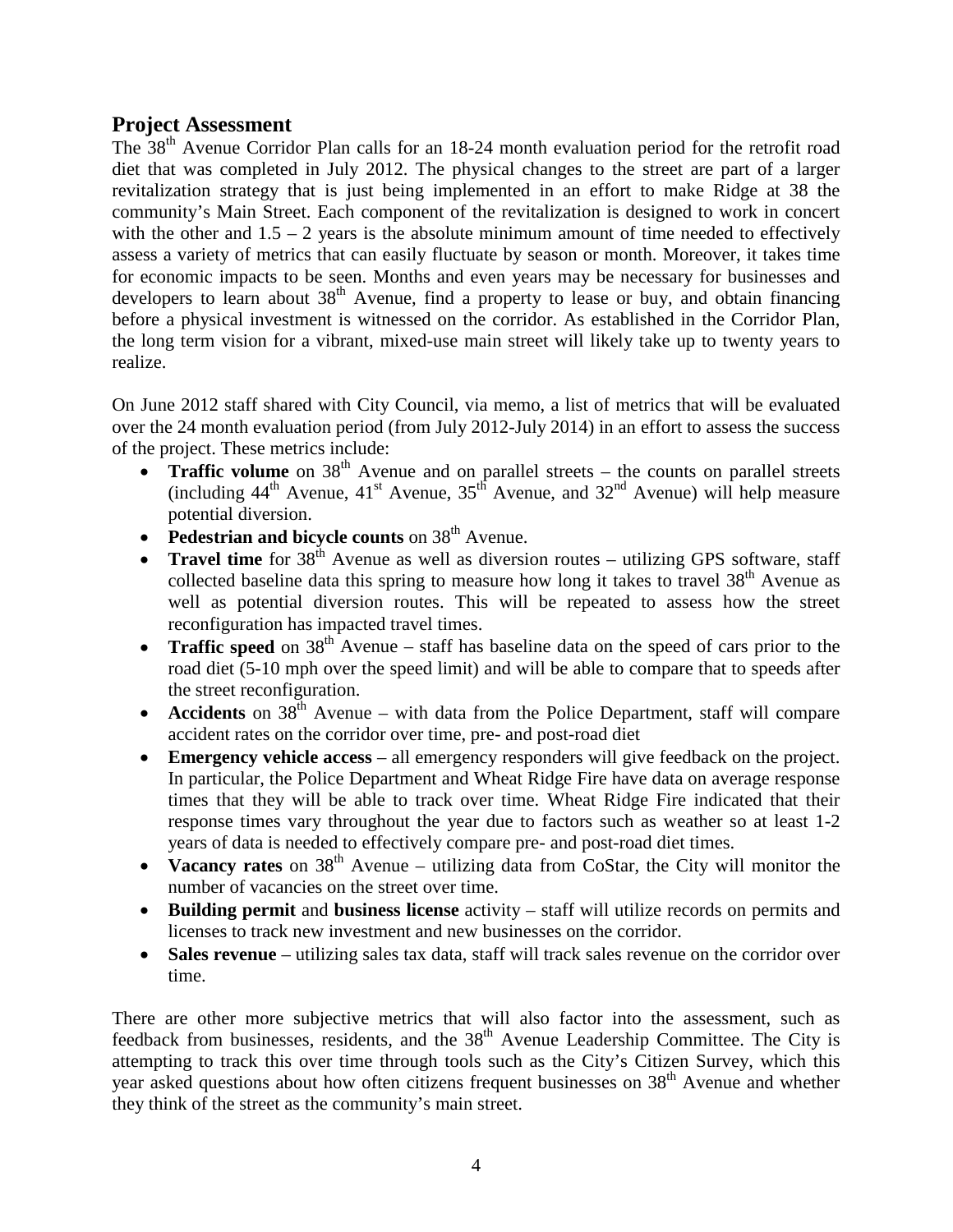As part of the assessment effort, staff started this fall to collect data points for some of the metrics above, namely traffic counts, traffic speed, travel time, accidents, and sales tax revenue. It is important to note that these numbers were collected just three months after the street was restriped in late May/early June 2012 and just two months since the amenities were installed in July 2012. This is too short of a timeframe to draw any conclusions. Staff from Public Works evaluated the traffic and accident data and did not notice any major fluctuations that raise concerns. A summary of the findings is attached.

#### **Attachments:**

- (1) Traffic counts and travel speed
- (2) Travel time
- (3) Accidents
- (4) Summary of sales tax revenue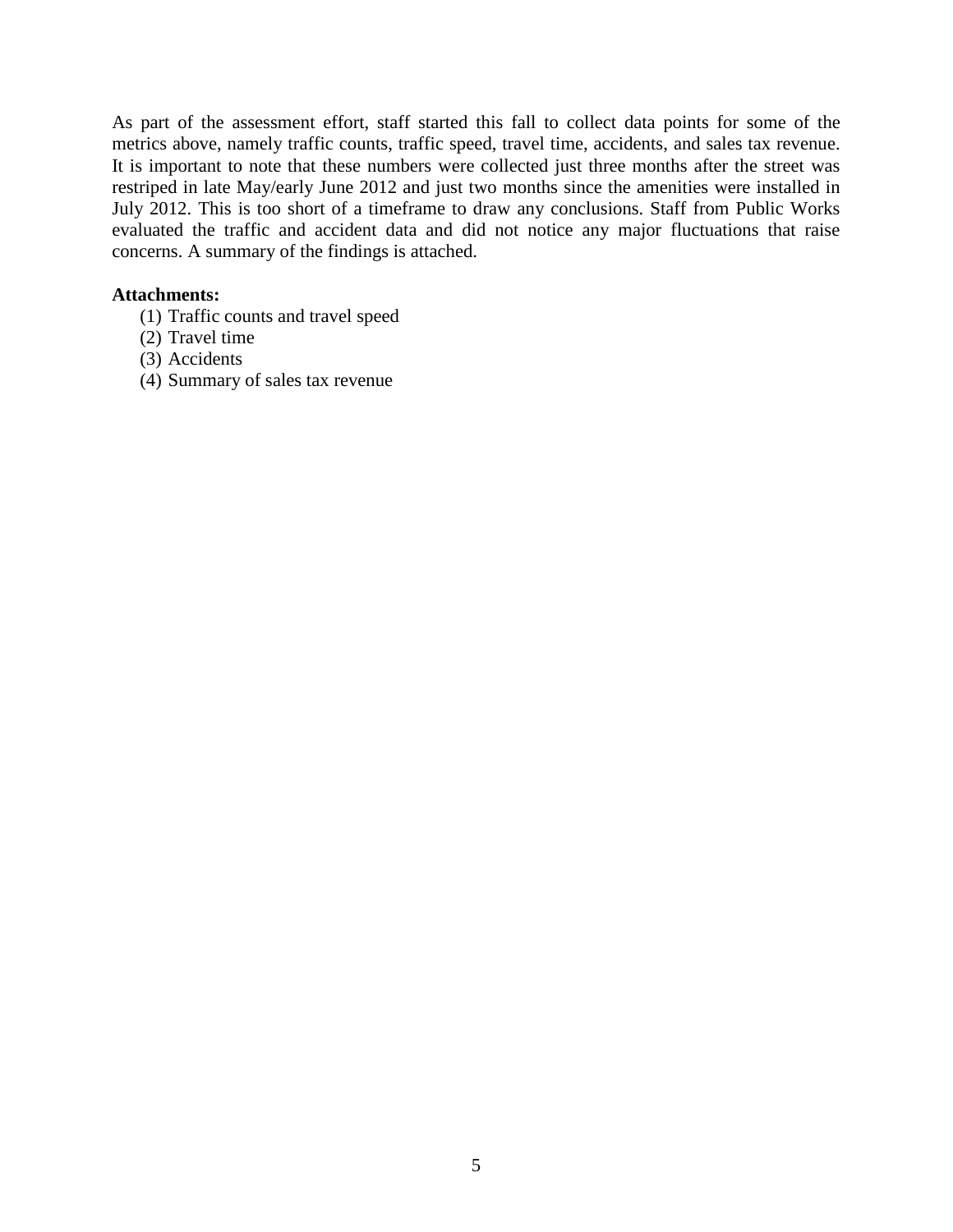UPDATED: 11/9/12



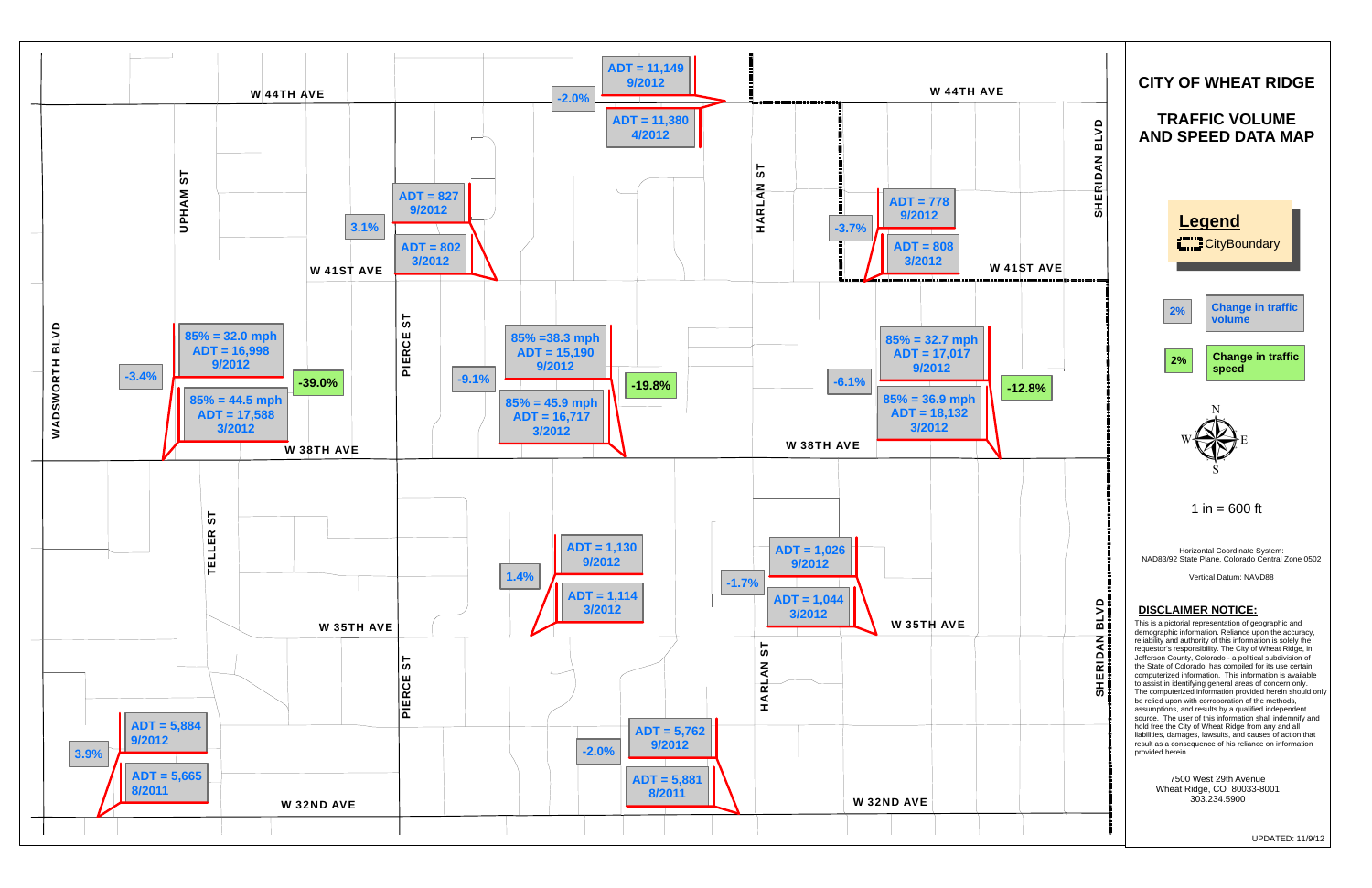| <b>Travel Time Study</b> |                  |                       |                |           |        |  |
|--------------------------|------------------|-----------------------|----------------|-----------|--------|--|
| <b>Time Period</b>       | <b>Direction</b> | Time of day           | April 2012     | Sept 2012 | Change |  |
|                          |                  |                       | <b>Seconds</b> |           |        |  |
| <b>AM</b>                | Westbound        | <b>Rush Hour</b>      | 222            | 220       | $-2$   |  |
|                          | Westbound        | <b>School Arrival</b> |                | 236       |        |  |
|                          | Eastbound        | <b>Rush Hour</b>      | 180            | 181       | 1      |  |
|                          | Eastbound        | <b>School Arrival</b> |                | 269       |        |  |
|                          |                  |                       |                |           |        |  |
| <b>PM</b>                | Westbound        | <b>Rush Hour</b>      | 281            | 289       | 8      |  |
|                          | Westbound        | <b>School Release</b> | 237            | 254       | 17     |  |
|                          | Eastbound        | <b>Rush Hour</b>      | 219            | 261       | 42     |  |
|                          | Eastbound        | <b>School Release</b> | 332            | 256       | $-76$  |  |

# **38th Avenue, Sheridan to Wadsworth**

| AM Rush Hour          | 7-8 AM |
|-----------------------|--------|
| <b>PM Rush Hour</b>   | 5-6 PM |
| <b>School Arrival</b> | 9 AM   |
| School Release        | 4 PM   |

Experience about 110 seconds of delay to cross the intersection at Sheridan Blvd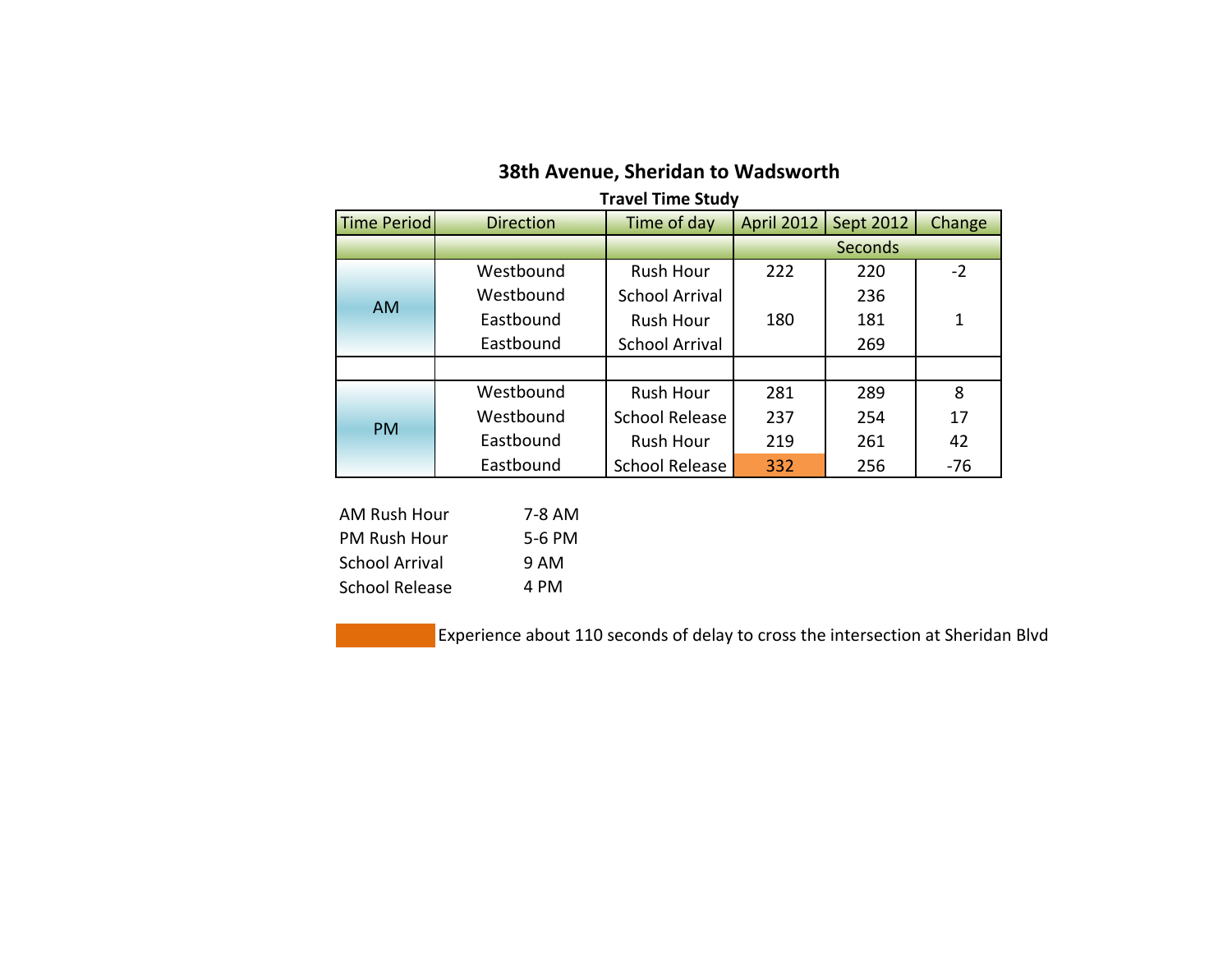